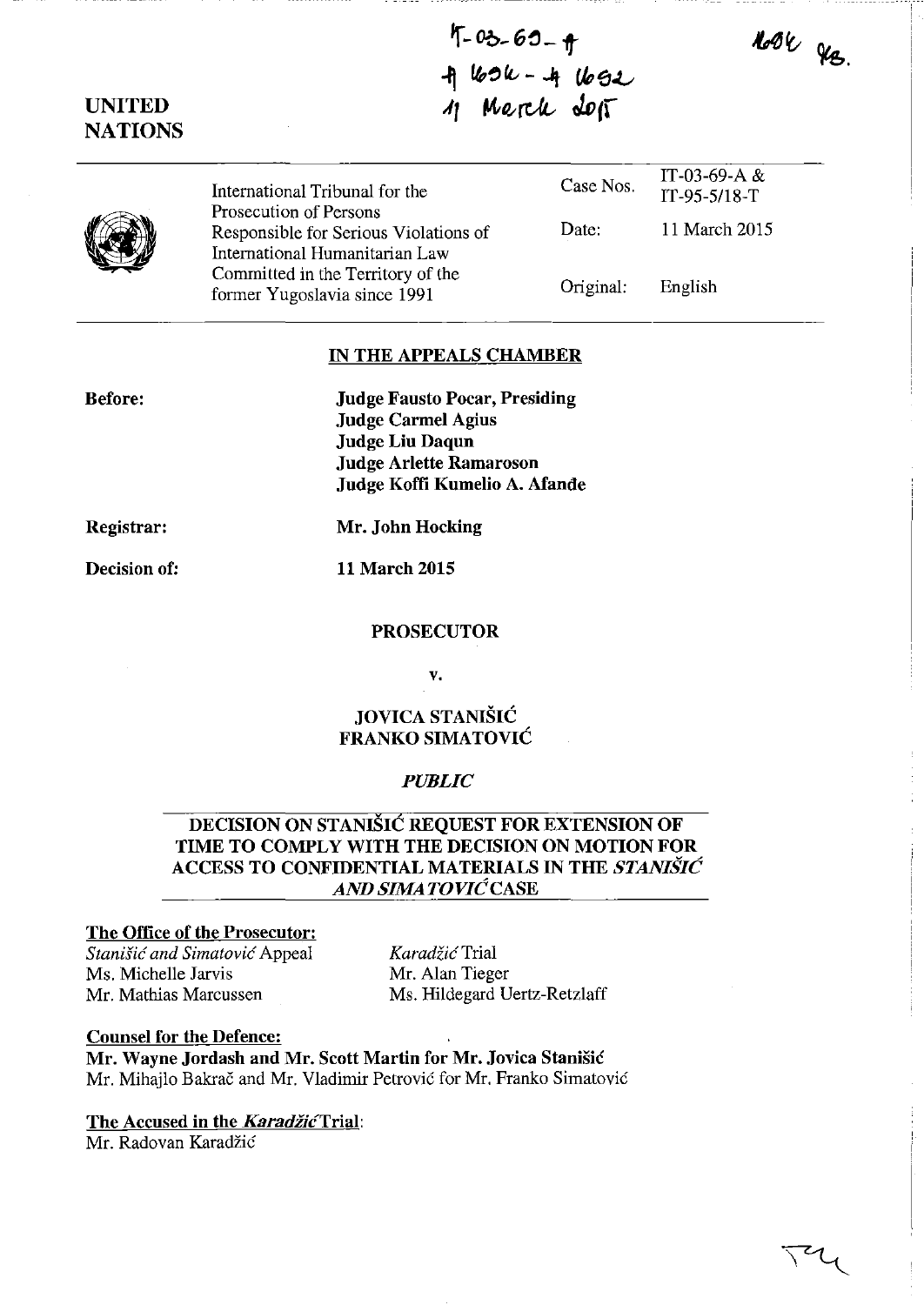**THE APPEALS CHAMBER** of the International Tribunal for the Prosecution of Persons Responsible for Serious Violations of International Humanitarian Law Committed in the Territory of the former Yugoslavia since 1991 ("Appeals Chamber" and "Tribunal", respectively);

**RECALLING** the decision issued by the Appeals Chamber on 16 February 2015, in which, subject to certain conditions, it granted Radovan Karadžić ("Karadžić") access to *inter partes* confidential material in the trial record in the *Stanisic: and Simatovic* case related to events in Croatia with the exception of material provided under Rule 70 of the Rules of Procedure and Evidence of the Tribunal ("Rules") and, *inter alia,* ordered the Office of the Prosecutor ("Prosecution"), Jovica Stanisic ("StanisiC") and Franko Simatovic ("SimatoviC") to file before the Appeals Chamber and the Registry of the Tribunal ("Registry"), within ten working days of that decision, lists identifying any material provided under Rule 70 of the Rules, and to apply to the Appeals Chamber for additional protective measures or redactions, if required;<sup>1</sup>

**RECALLING FURTHER** the decision issued by the Appeals Chamber on 25 February 2015, in which it: (i) ordered that the *inter partes* confidential material in the trial record in the *Stanisic and Simatović* case related to events in Croatia, to which Karadžić was granted access pursuant to the Decision of 16 February 2015, shall not include certain confidential material containing sensitive information, which has no legitimate forensic purpose; (ii) ordered the Prosecution, Stanišić, and Simatovic to identify to the Registry, "without undue delay", the *inter partes* confidential material to be disclosed to Karadzic; and (iii) varied the time limits as set out in the Decision of 16 February 2015 such that they should run from the date of the Decision of 25 February 2015;<sup>2</sup>

**BEING SEISED OF** the "Stanisic Request for Extension of Time to Comply with the Decision on Prosecution Request for Clarification of Decision on Motion for Access to Confidential Materials in the Stanišić and Simatović Case" filed by Stanišić on 10 March 2015 ("Request"), in which Stanišić requests an extension of 14 working days to identify the relevant *inter partes* confidential material;<sup>3</sup>

**NOTING** that the Prosecution responded on 10 March 2015 that it does not oppose the Request and requests that, if granted, the same extension of time be granted to all parties in this case;<sup>4</sup>

 $\triangleleft$ 

<sup>&</sup>lt;sup>1</sup>**Decision on Motion by Radovan Karadžić for Reconsideration of Decision on Motion for Access to Confidential** Materials in the *Stanišić and Simatović* Case, 16 February 2015 ("Decision of 16 February 2015"), p. 4.

**<sup>2</sup> Decision on Prosecution Request for Clarification of Decision on Motion for Access to Confidential Materials in the**  *Stanišić and Simatović Case, 25 February 2015 ("Decision of 25 February 2015"), p. 2.* 

<sup>&</sup>lt;sup>3</sup> Request, para. 7.

**<sup>4</sup> Prosecution Response to Stanisic Request for Extension of Time to Comply With Decisions on Access to Confidential**  Materials in the *Stanišić and Simatović* Case, 10 March 2015, para. 1. The Appeals Chamber considers that it is in the interests of justice that it rules on the Request without awaiting a response from other parties. See Prosecutor v. Veselin *Sljivančanin*, Case No. IT-95-13/1-R.1, Decision on Motion on Behalf of Veselin Sljivančanin Concerning the 12 October Review Hearing, 7 October 2010, fn. 4.